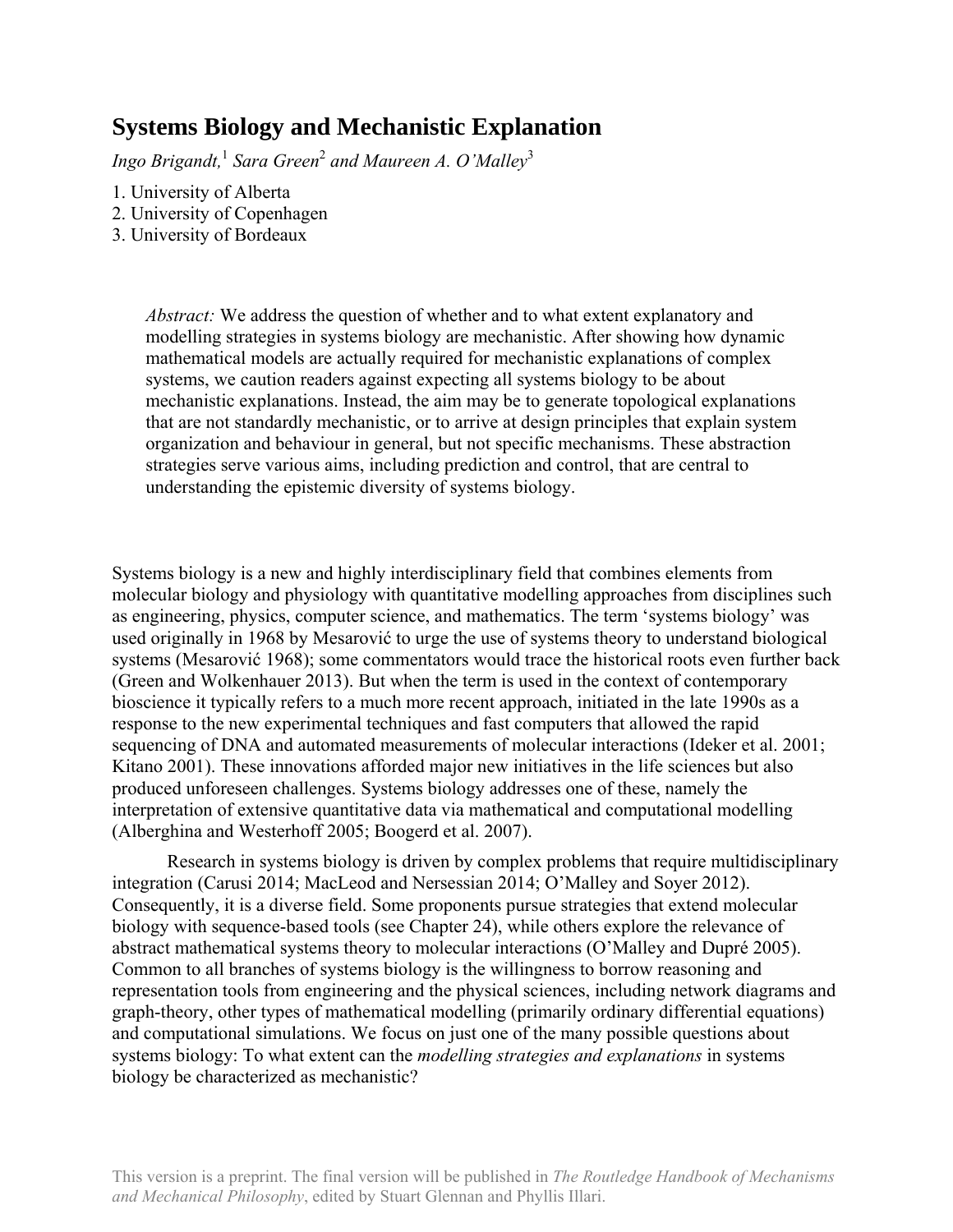### **1. Dynamic Mechanistic Explanation and Other Modelling Aims**

A hallmark of mechanistic research is to understand a complex whole by decomposing it into component parts, and by localizing phenomena of interest to certain parts of the system (Bechtel and Richardson 1993; Craver 2007; see Chapters 9 and 19). Models in systems biology are similarly based on empirically measured molecular entities and interactions. Given the abundance of different molecules and pathways in every cell, modelling involves the selection of components relevant to the system being investigated (Donaghy 2014). But the role of mathematical models and computational tools—as distinctive aspects of systems biology—was not addressed in original philosophical accounts of mechanistic explanations (see Chapter 16), primarily because molecular systems biology is so new. Lately, the relationship between models in systems biology and mechanistic accounts has become an important philosophical topic of debate, with some commentators arguing that a traditional mechanistic account is sufficient to describe research in systems biology (e.g., Richardson and Stephan 2007), and others instead stressing the need for a more pluralistic perspective of explanatory integration (e.g., Braillard 2010; Fagan 2016; Mekios 2015).

Although it is possible to focus on differences between dynamic models in systems biology and mechanistic explanations in general (Issad and Malaterre 2015; Théry 2015), Bechtel and Abrahamsen (2010) instead highlight the continuity between the two by introducing the notion of '*dynamic mechanistic explanation*.' Dynamic mechanistic explanations are also based on concrete entities and interactions, but they extend mechanistic explanation by mathematically or computationally capturing the dynamical operation of the system and its parts across time. In fact, in the case of complex systems, mathematical models are *required* for the purpose of mechanistic explanation (Baetu 2015; Bechtel 2012; Brigandt 2013; see Chapter 20). How is this the case?

In addition to decomposition and localization as strategies for discovering mechanism components, mechanistic explanations must reassemble those components and specify epistemically how their organization and operation result in the overall features of the mechanism to be explained (Bechtel and Abrahamsen 2005). Bechtel illustrates the importance of mathematical models with circadian rhythms, which are endogenous oscillations of about 24 hours present in most organisms. A mechanism diagram can depict various components of the underlying mechanism, including specific genes and proteins, some of which have oscillating expression levels. The diagram can also represent the activation or inhibition of interactions among proteins and other entities, thereby depicting positive as well as negative feedback loops (see Chapter 18). For some simple mechanisms, mental simulation (using a mechanism diagram) suffices to show how the phenomenon to be explained is generated (Bechtel and Abrahamsen 2005). However, in the case of circadian rhythms, only mathematical models are able to reveal that over time the component interactions—which involve changing protein concentrations, several feedback loops and time-delaying gene expression pathways—actually produce sustained periodic oscillations (see also Brigandt 2015).

Computational modelling strategies in systems biology can thus extend mechanistic accounts in various ways. By providing mathematical tools for modelling the dynamics of large systems of nonlinear organization, computational models can help researchers *recompose* knowledge about subsystems that have been taken apart for functional analysis. It is well-known that there is cross-talk between different mechanisms, and computational tools can afford a better understanding of how mechanisms relate to one another dynamically (Bechtel 2015b; Fagan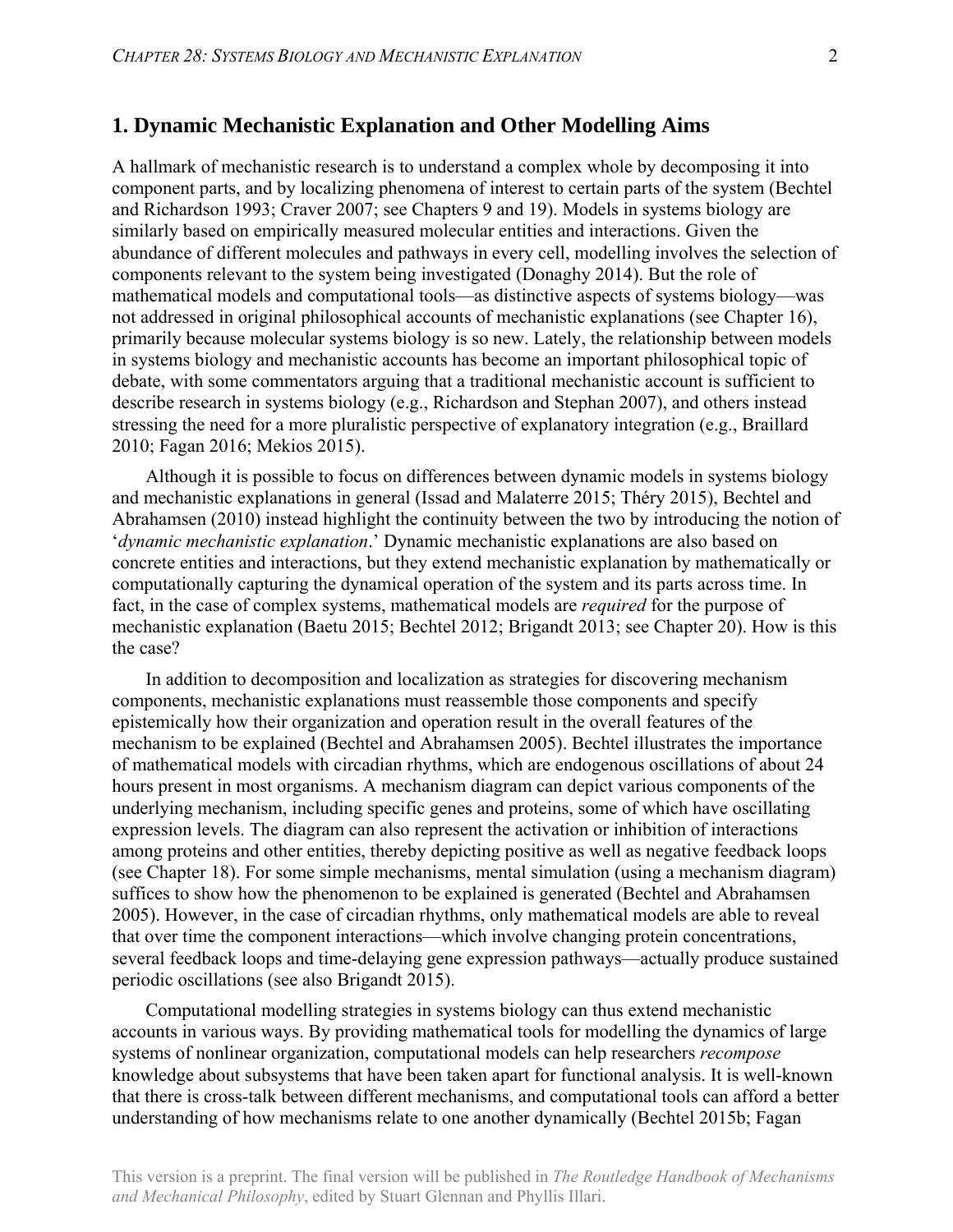2012). Among the many examples are computer simulations of whole cells (and even organs) that explore dynamic interactions between different functional subsystems (Bassingthwaighte et al. 2009; Karr et al. 2012). If a mechanistic explanation is characterized as accounting for how a system behaviour is causally generated by the organized interaction of its particular parts, computational models of circadian rhythms or large-scale simulations can indeed be interpreted as vehicles for mechanistic explanations.

However, we should be careful about assuming that modelling in systems biology is *always* geared towards mechanistic explanations. First, ethnographic studies of research practices in systems biology show that scientists may not even frame their modelling aims in terms of explanation, but instead, in terms of control or prediction (MacLeod and Nersessian 2015). Practical concerns (application) and pragmatic constraints (not all parameters can be measured and modelled mathematically) direct particular modelling aims. MacLeod and Nersessian make this point with the example of how reducing the amount of cell-wall hardening lignin in plants is highly desirable for biofuel production. But because the relevant model of the lignin synthesis pathway depends on estimated parameters, it indicates primarily a robust relation between particular system components and the lignin output. The model's main achievement, therefore, is to reveal an angle of technological control. Although it does give partial insight into how the system works, this model might not yield a mechanistic explanation in the sense of accounting for the behaviour of the whole in terms of its parts and their properties (MacLeod and Nersessian 2015). Second, even when systems biologists have explanation as an explicit target, they may not be offering causal explanations of *specific* systems. Instead, they may intend to provide more abstract functional classifications of all the variants of system organization that could possibly realize a particular function (see Section 3).

The lesson we draw from these observations is that while systems biology can fruitfully extend philosophical accounts of mechanistic explanation to include dynamical and quantitative aspects by means of mathematical models and simulations, philosophers investigating systems biology also need to pay attention to the diverse practices across this field, and to the actual, context-dependent aims of the modellers and experimental researchers. We will take this finding into account as we explore mechanisms in systems biology further via the use of network analysis.

# **2. Network Models: From Motifs to Global Topologies**

Because cellular systems are highly complex webs of molecular interactions, one approach in systems biology involves the investigation of *networks*. A network can be represented and studied computationally as a graph, in which the nodes correspond to molecular entities, while an edge between two nodes represents an interaction between them. A graph can be undirected, such as a protein interaction network that depicts all the interactions in which the protein types inside a cell engage, or it can be directed. The latter category includes metabolic reaction networks, signal transduction networks, and gene regulatory networks that depict genes activating other genes.

While decomposition and localization have proven to be useful strategies of mechanistic research, additional methods (e.g., graph-theoretic and computational) are needed in systems biology to process large data sets and analyse highly integrated systems. One particular approach is to screen larger networks for the repeated occurrence of the same type of small connectivity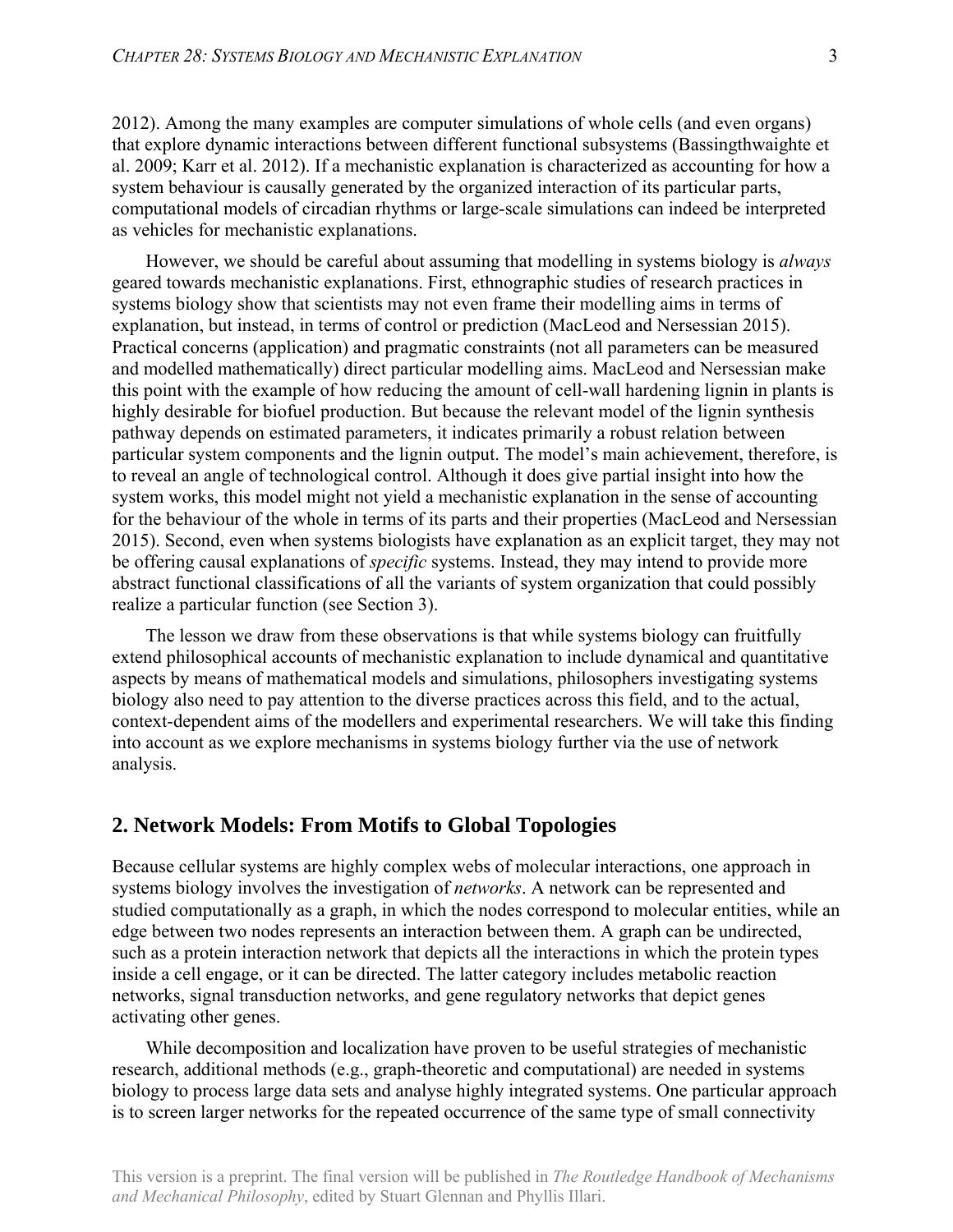patterns called *network motifs* (Figure 1; Alon 2007). The functionality of any network motif can then be investigated computationally. Consider for example a feedforward loop, in which X has a direct as well as a mediated input on Z (Figure 1A). Using engineering language, systems biologists might say that Z processes its two potential inputs as an AND-gate, which is when both inputs are needed for activation. In this case, the motif will function as a persistence detector. In other words, output Z will be activated only upon sustained activation of X, which can be turned on by some external signal. The reason is that when receiving an input by means of the time-delayed pathway via Y (involving two activation steps), Z would not receive a second input (directly from X) unless X has already been active for some time. Such a persistencedetector design makes biological sense when it is energetically costly for an organism to synthesize an enzyme that processes a particular substrate. In that case, synthesis is best initiated only if the substrate is reliably present. Particular design motifs are expected to function in the same general way, whatever the particular biological and environmental contexts of their implementation (but see Section 4).



Figure 1. Examples of network motifs. A: Feedforward loop; B: Single-input motif; C: Dense overlapping regulons. Adapted with permission from Alon (2007), copyright Taylor and Francis Group LLC Books.

Network motifs abstract away from a good deal of molecular detail. They neither specify what kinds of entities the nodes are, nor do they indicate the actual means by which one entity would activate another (e.g., that a eukaryotic gene is transcribed to RNA, which when transported outside the nucleus is translated to a protein, which later binds to a different gene so as to activate it). Despite this loss of mechanistic detail, Levy and Bechtel (2013) argue that the analysis of a network motif is still a dynamic mechanistic explanation. This is because once abstracted, the network account points directly to the *organization* of the mechanism that is responsible for the phenomenon to be explained. Generally, this sort of abstraction occurs widely in systems biological modelling, including the examples already mentioned in Section 1 (see Chapters 17 and 35).

Even though the analysis of an individual network motif's functionality might be largely mechanistic, what makes research on network motifs distinctively systems-biological stems from the fact that large networks are screened to determine the frequency with which motifs occur (e.g., the feedforward loop is known to be highly abundant). Doing so reveals both common and uncommon elements of biological design, and draws attention to the former, which are likely to be more biologically important. Moreover, different kinds of large networks, from gene regulatory to neural networks, can be screened for the same design element. This generalizability also applies to networks from different taxa, whether prokaryotes or eukaryotes. These strategies indicate that abstract organizational schemes, which systems biologists call *design principles*, transcend the organization of a single mechanism, and even a single species (Green 2015b). We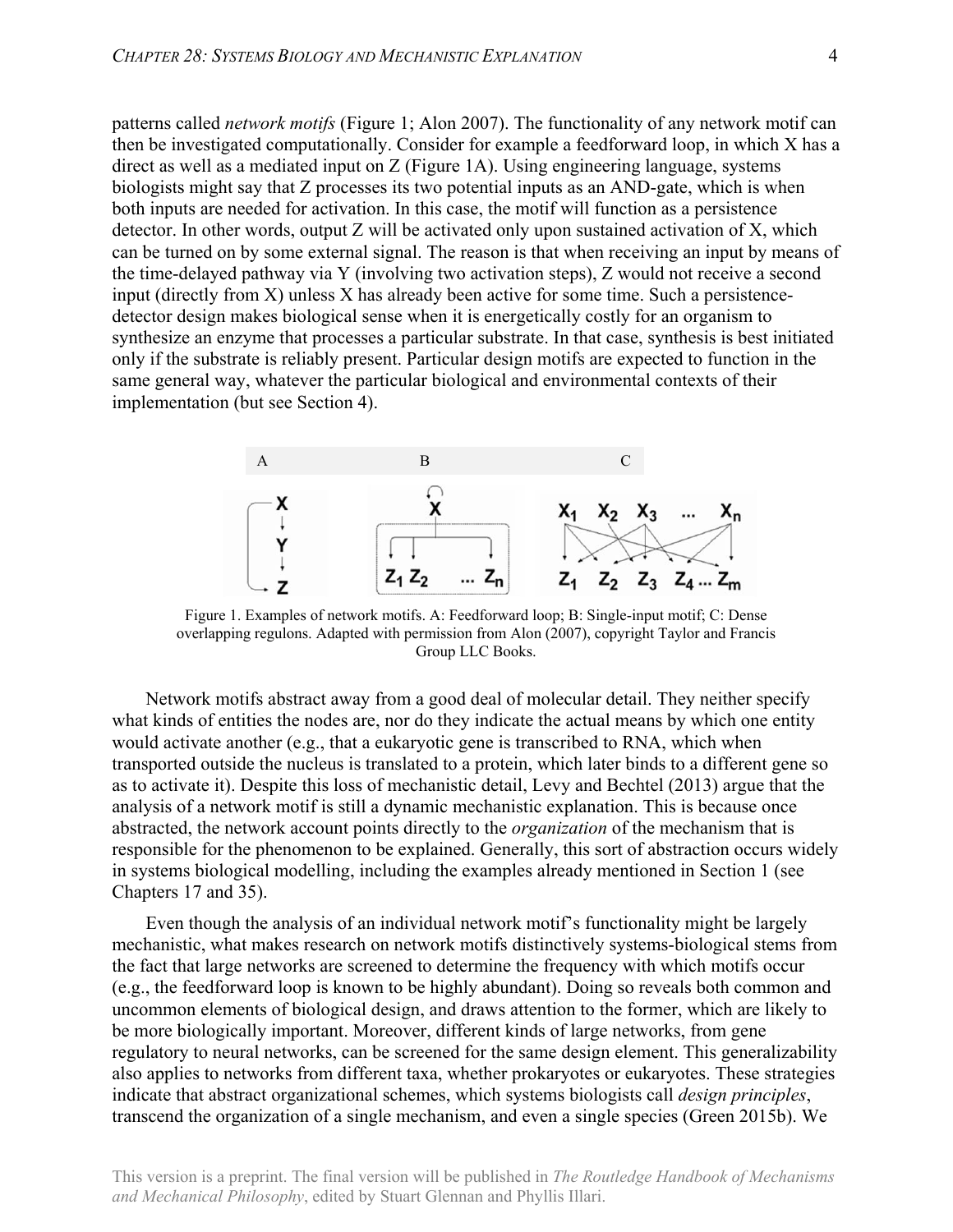will elaborate on design principles in Section 3.

While the scrutiny of an individual motif pertains to a very small network, research at the other end of the spectrum investigates large networks for their *global properties*, also via graphtheoretical means. Earlier work initially addressed regular networks (where each node has the same number of edges) and random networks (where a certain proportion of nodes is randomly connected by edges; Figure 2, left). In the last fifteen years, however, small-world and scale-free networks have gained prominence due to their interesting properties and widespread occurrence among real biological systems. A *small-world network* is defined in terms of the global property of the average path length between two nodes—averaged across all pairs of the network's nodes—which grows logarithmically as the number of nodes increases. This means that for two randomly chosen nodes, the shortest distance between them (in terms of a path of intermediate nodes connected by edges) will be small relative to the size of the network. This global property usually entails that a signal propagates quickly from one part of the network to another. For a biological system this can have the advantage of enabling rapid reaction times. Many proteininteraction networks are small-world for this reason (Albert 2005).

A network's degree distribution  $P(k)$  is the network-wide proportion of edges that is connected to *k* other nodes (i.e., the network's proportion of nodes connected to only one other node, the proportion of nodes connected to two other nodes, and so on). The degree distribution is thus a global characteristic. A *scale-free network* is defined as a network that has a degree distribution that follows a power law of the form  $P(k) = c \cdot k^{-\gamma}$ . This exponentially declining function means that across any scale-free network there are many nodes that are connected to only one or a few other nodes, while only few nodes are so-called *hubs*, which are connected to many other nodes (Figure 2, right). From this global property, predictions can be made about the network's functionality. One is that it will exhibit *robustness*, which is the biologically important feature that a system will maintain its functionality despite perturbations. While the elimination of a node that is connected to one, or only a few other nodes, is unlikely to affect a network's functionality, eliminating a node that is a hub may seriously impact how the network functions. But in a scale-free network there are comparatively few hubs, meaning that such a network is generally robust. A variety of actual biological networks of interest to systems biology are approximately scale-free, including metabolic networks and the gene regulatory networks of prokaryotes and eukaryotes (Albert 2005).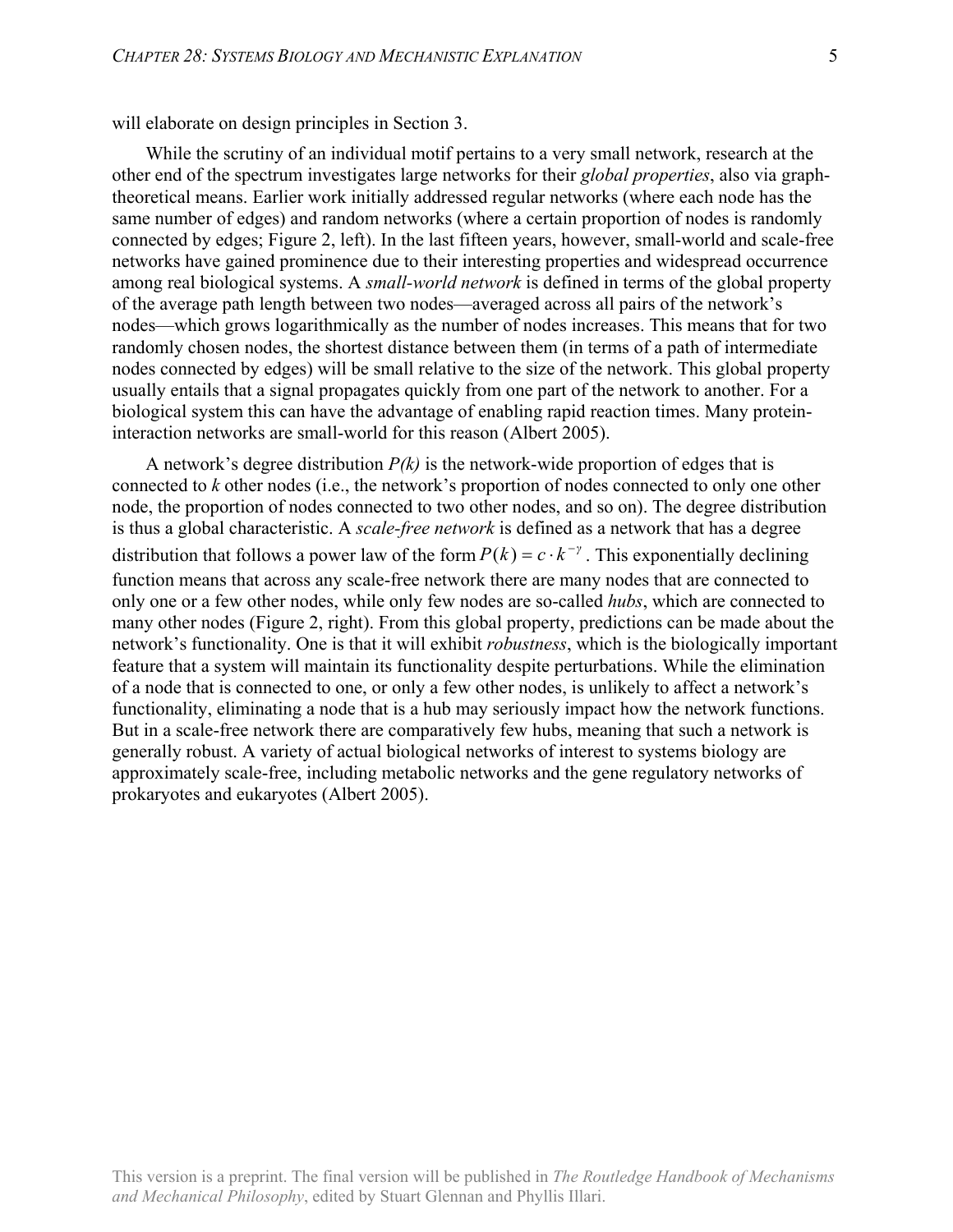

Figure 2. An illustration of two kinds of large-scale networks. In the scale-free network, highly connected hub nodes are visualized in lighter grey. Reprinted from Barabási and Oltvai (2004) with permission from *Nature Reviews Genetics*, Macmillan Publishers Ltd, copyright 2004.

Huneman (2010) coined the term '*topological explanation*' for explanations of phenomena in terms of topological properties (including the structural properties of a graph). Although his focus is on ecological systems and evolutionary contexts, one important explanandum he addresses is equally relevant in systems biology: namely, robustness. Huneman argues that an explanation of a system's general robustness to random node elimination in terms of its scalefree network structure is a topological explanation. A topological explanation appeals to a system's basic organization, in the same way the network motif explanations mentioned above do (Levy and Bechtel 2013), but it abstracts away from even the generic interactions or temporal features seen in motifs. This is at odds with mechanistic explanation, if the latter is to include significant physical detail (Craver 2007; Kaplan and Craver 2011), or if a mechanistic account's explanatory status is taken to increase when more detail is added (Kaplan 2011; see Chapter 20). In any case, the fact that topological explanations neither list specific activities nor trace their operation from set-up to termination conditions is Huneman's primary reason for contrasting this type of explanation against mechanistic explanation.

Another case of topological explanation in the context of systems biology is the explanation of vulnerability (the opposite of robustness) in terms of bowtie structure (Jones 2014). A bowtie structure is a molecular network with the shape of a bowtie (Figure 3), in which it is obvious that the bowtie's core is the weakest link because its deactivation (compared to any other node) will probably damage the whole network's functionality. A concrete example is the explanation of why the human immune system is vulnerable to attacks on CD4+ T-cells (by HIV). The reason is that the molecular network of intercellular interactions and signalling pathways forms a bowtie that has the CD4+ T-cell type as its core (Figure 3; Kitano and Oda 2006). Generally then, it holds for scale-free networks that they are robust to random perturbations but vulnerable to attacks on the highly connected nodes (hubs or bowtie cores) that participate in a large number of interactions. Topological explanations such as these may well be instances of what some philosophers have discussed as distinctively mathematical explanations in natural science, which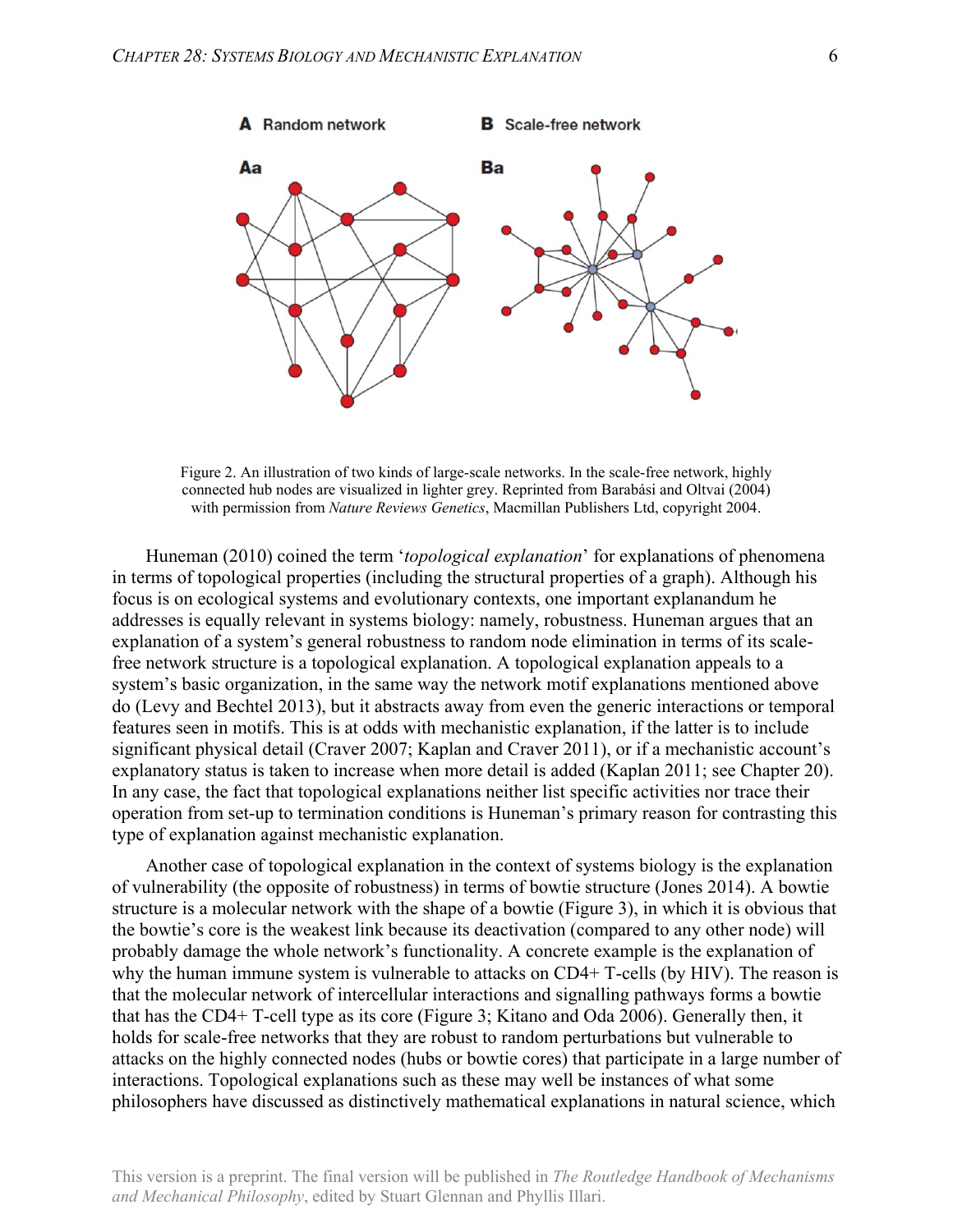have even been claimed to offer non-causal explanations of physical phenomena (Lange 2013). Our reason for invoking topological explanation, however, is simply to show how it contrasts with classic mechanistic accounts (see Bechtel 2015a; Woodward 2013).



Figure 3: Bowtie network of CD4+ T-cells. Reproduced from Jones (2014) with permission from *Erkenntnis*, Springer, copyright 2014.

Despite these insights, the value of graph-theoretical analysis for biological research is a contested issue, and critics have pointed to problems with the generalizations made about such networks (Arita 2004). For instance, whether gene regulatory networks are scale-free has been disputed, because some biological networks also exhibit properties similar to random networks (Barabási and Oltvai 2004; Keller 2005). Another common challenge is that networks usually provide a static picture of cellular systems, because the data that network edges are based on combine the totality of interactions that have been measured. However, all the edges represented need not be active at the same time or in the same location *in vivo*. A recent development, therefore, is to include temporal change when constructing topological mappings. When timecourse data is used, distinctions can be made between a 'party hub', which interacts with many entities at the same time, and a 'date hub', which interacts with only a few other entities despite having many overall connections and interaction partners (Han et al. 2004). In yeast metabolism research, protein interaction and gene expression data has been used to develop a time-dependent network that is sensitive to which proteins interact at a particular phase of the cell cycle (de Lichtenberg et al. 2005). This has provided new insight into the processes underlying the periodization of protein synthesis.

As Section 1 discussed, research methods in systems biology have huge potential not only for extending mechanistic research but also for providing novel insights into how and why biological systems are organized into generalizable schemes with broad applications. As we have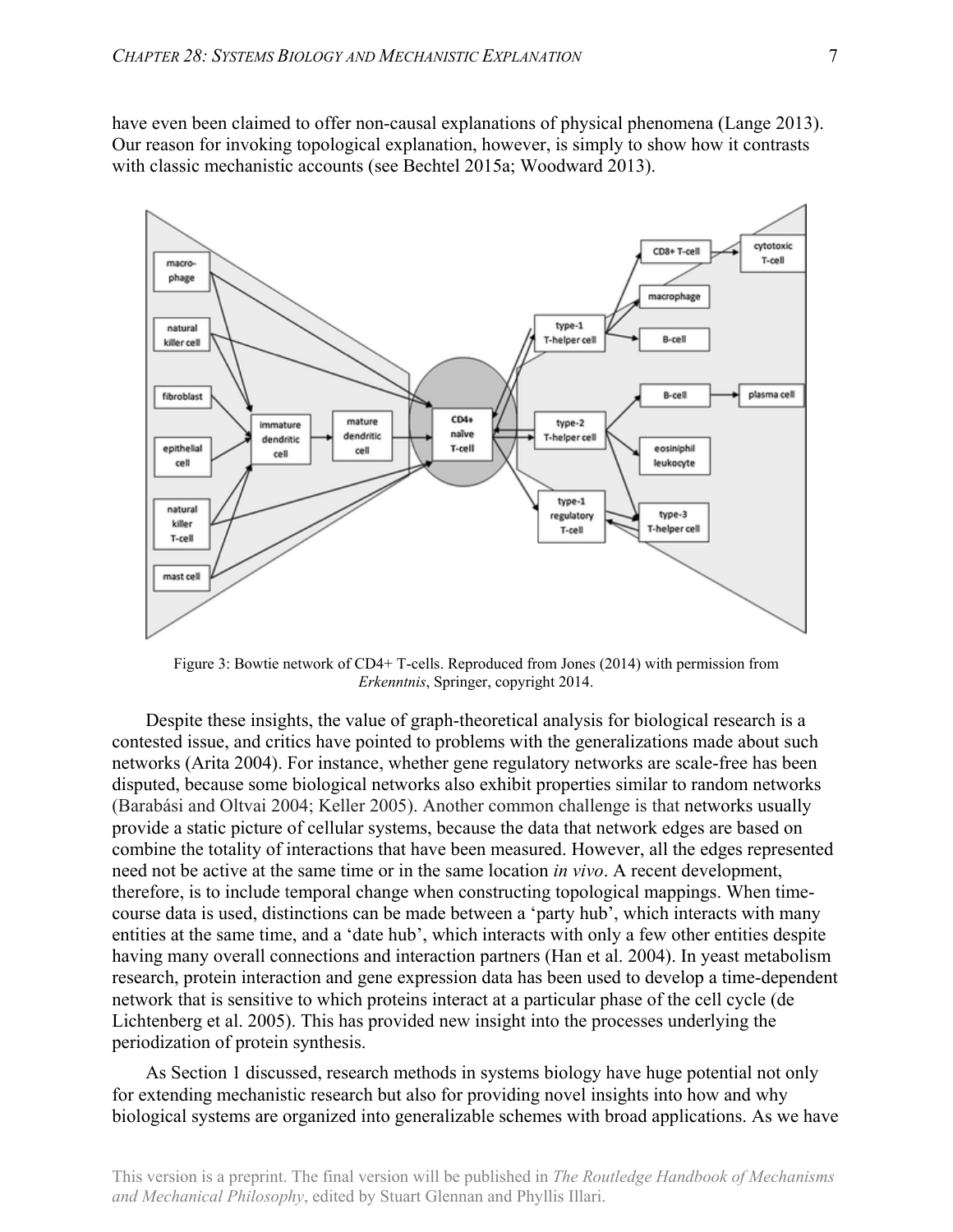demonstrated, graph-theoretical analysis affords a quantitative understanding of biological function and makes possible a comparison of organizational schemes in different functional systems. As well as cellular systems, neuronal, ecological, and even non-biological communication and transport networks are often scale-free or small-world networks, and can be analysed accordingly. Now we will show how network and systems analysis can be taken even further epistemically, in a way that provides additional philosophical insight into the relationship between systems biology and mechanistic research.

# **3. Searching for and Using Design Principles**

An important research question in systems biology is the extent to which biological functions rely on general *design principles* that are largely independent of specific causal details and particular contexts of implementation (Poyatos 2012). Design principles are abstractions that describe characteristic organizational features of importance for a system's functionality, such as negative feedback control, network motif configurations, or common architectures of biological and engineered networks. Aside from understanding how these design principles are causally instantiated in specific biological systems, an important explanatory question is why the same basic principles can describe the functioning of so many different systems. Some philosophers have recently argued that certain abstract models in systems biology, when answering that question, provide non-mechanistic *design explanations* that focus on generalizable constraints for biological functions (Braillard 2010; Green 2015b). In contrast, discussions of mechanisms have typically interpreted abstract models solely as heuristic tools or as mechanism schemas that guide the formulation of more realistic models (Matthiessen 2015; see Chapter 19). This resonates with the perspective of many experimental biologists, but has long been opposed by proponents of systems theory (Green and Wolkenhauer 2013). Rather than assuming that a model is useful only insofar it explains a biological system in concrete detail, current philosophical investigations of design explanations (and of topological explanations) are motivated by the goal of making sense of why some scientists rely on abstract models even in situations where more detailed models exist.

One illuminating example is how biologists investigate systems exhibiting *robust perfect adaptation* (RPA) from an engineering perspective. RPA is the capacity of a system with sensors to return to the exact pre-stimulus activity after a stimulus-response reaction. This is important because it maintains the responsiveness of sensors. Creating designs with RPA is a goal in engineering human-made systems. Biological systems also exhibit RPA. Examples include the regulation of calcium homeostasis in mammals and membrane turgor pressure in yeast (Briat et al. 2015). In bacterial chemotaxis (movement in response to external chemical stimuli), RPA pertains to the regained responsiveness of transmembrane receptors (i.e., sensors) that detect changes in the concentration of chemicals in the environment. Adding a repellent to the bacterial environment leads to changes in the bacterial tumbling frequency (and thereby to random reorientations in space), but the receptor system returns very quickly to its equilibrium value. This enables the receptors to become sensitive to new changes, even if the repellent concentration continues increasing, which occurs when the bacterium swims along a chemical gradient. In the case of the bacterium *E. coli*, the mechanistic basis of its chemotactic RPA is known. It consists of transmembrane receptors, a signal transduction pathway inside the bacterium, and its connection to the flagellar motor. A feedback loop from the intracellular process back to the transmembrane receptor is important for achieving RPA (Barkai and Leibler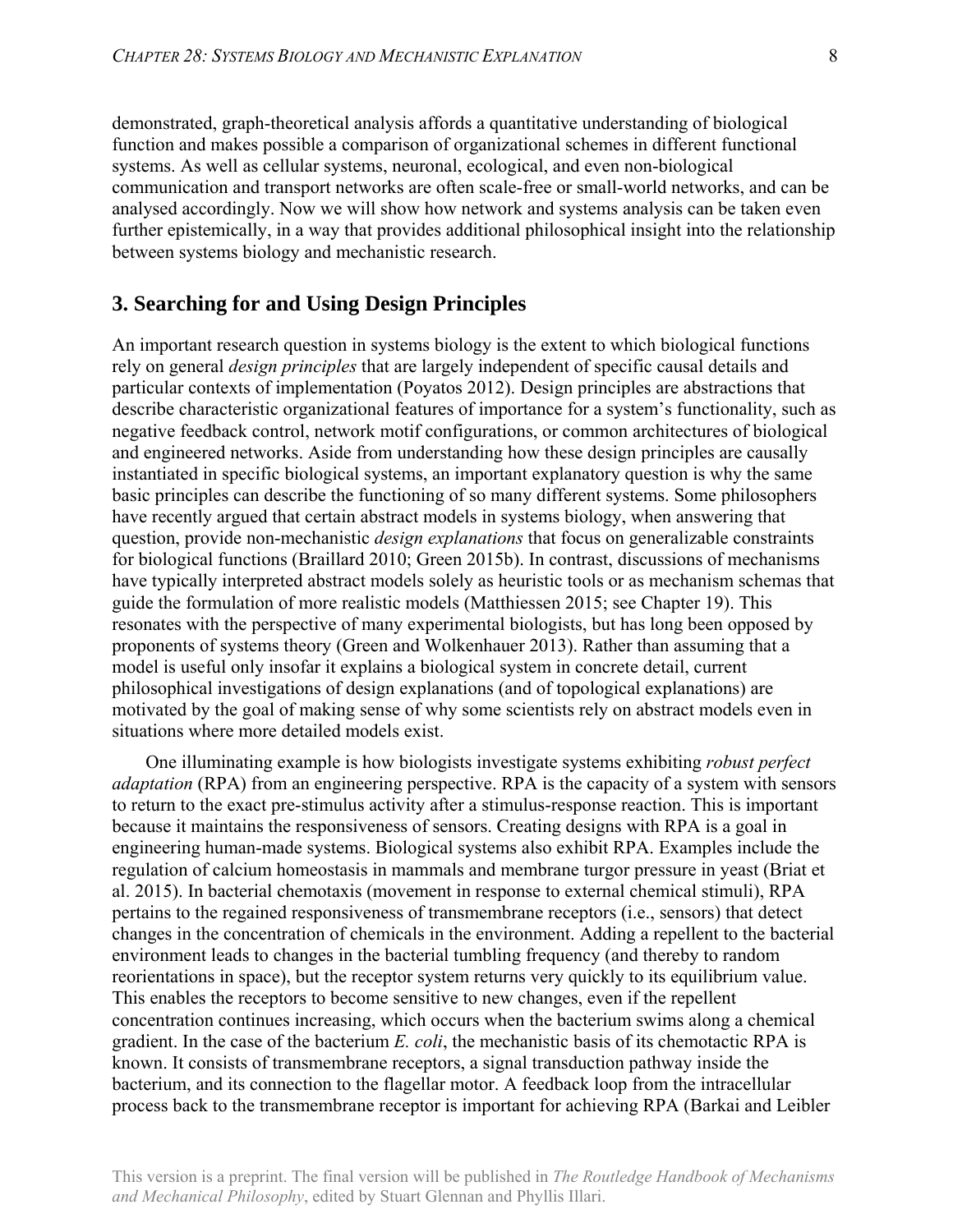#### 1997).

The explanatory issue we are highlighting with bacterial chemotaxis is the question of what *generic properties* (abstract organizational features) make it possible for any system—not just *E. coli*—to exhibit RPA. The answer is integral feedback control (Yi et al. 2000). Used in engineering, integral feedback control is known in mathematical control theory as a special case of the internal model principle. When the environmental input *u* changes (see Figure 4), the difference between the actual output  $y_l$  and the desired output  $y_0$ —the equilibrium value of the receptor—is fed back into the system as the integral of the system error. This feedback functions as a signal for the renormalization of the receptor, so that integral feedback control is sufficient for RPA. A crucial insight is provided by a theorem of Yi et al. (2000), which shows that (at least in linear systems) integral feedback control is *necessary* for achieving RPA. This explains why any system that exhibits RPA has to have an organization that instantiates integral feedback control (Iglesias 2013). *E. coli* should be no exception in this regard, and Yi et al. (2000) point out that an influential dynamic mechanistic model of RPA in bacteria (Barkai and Leibler 1997) does indeed embody the basic principle of integral feedback control.



Figure 4. Diagram showing the abstract principle of Integral Feedback Control. Reproduced from Yi et al. (2000), with permission from *PNAS*, copyright (2000) National Academy of Sciences, USA.

We can compare this account of chemotaxis with a standard mechanistic explanation. The latter would show how a particular structural organization causally generates and thus explains some function (e.g., RPA). In contrast, what Wouters (2007) calls a design explanation proceeds in the *opposite direction*, as the function to be performed (RPA in our case) explains the presence of some structural organization (integral feedback control). Using examples from physiology and functional anatomy, Wouters argues that such an explanation is non-causal, because it is based on law-like dependency relations between structures and functions. It maps out the possible structural realizers of a certain function, without going into a diachronic account of how the realizer or the need for the function came about causally. But regardless of where one stands on the status of non-causal explanations, in the case of bacterial chemotaxis, the design explanation does not just offer a list of the various concrete mechanisms that perform RPA (e.g., a transmembrane receptor, six Che proteins, and other details in *E. coli*). This is a non-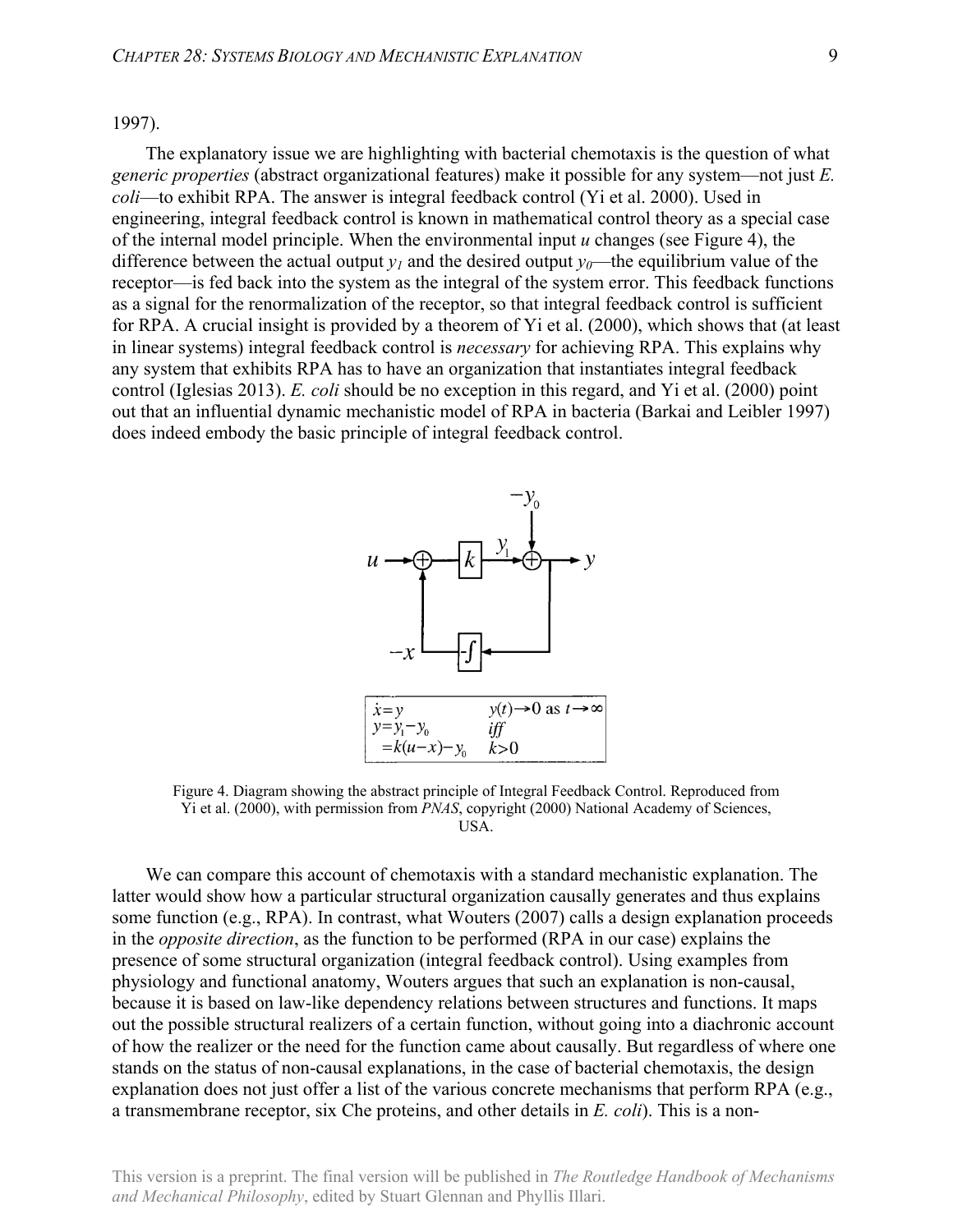mechanistic explanation in that it points to the abstract organizational feature of integral feedback control as a generic property that *any* system exhibiting RPA must instantiate (Braillard 2010). This explanatory aim addresses a *why*-question that is distinct from the aim of explaining *how* a behaviour is mechanistically produced in some specific system.

The example of design principles underpinning RPA in engineering and biology also provides more general philosophical lessons about the theoretical relevance of delineating the space of biological possibility. Mechanistic accounts have typically taken how-possibly models to have less explanatory power than how-actually models (Craver 2007; Kaplan 2011; Kaplan and Craver 2011; see Chapter 19). Yet, understanding the wider constraints on biological variation can in some contexts be of higher importance than describing how a specific function is causally produced in any specific system. Design principles can help researchers understand *why* the same structural patterns are found across different contexts: as a result of the constraints on possible architectures that can realize a given function. Importantly, this is not to be understood as a question that presupposes natural selection as the answer. Rather, the why-question addressed here is about the physically determined boundaries of the design space for a given function.

Design principles do, however, have significance for evolutionary research as well as functional biology. Investigations of the constraints on evolutionary and developmental trajectories have often been associated with rather speculative 'structuralist' accounts, but some of these ideas have gained new relevance in the context of *evolutionary systems biology* (Green et al. 2015; Jaeger and Crombach 2012). Evolutionary systems biology is an umbrella term for very diverse approaches (O'Malley 2012), but one important aim is to investigate why certain general patterns arise in evolution. This is often done via models that represent the *in silico* evolution of gene regulatory networks. Structures like the network motifs discussed in Section 2 are often assumed to be common because of regulatory functions favoured by natural selection (Alon 2007). Yet evolutionary simulation studies suggest that common structural patterns of networks, such as feedforward loops, may also result from constraints on genome evolution. These constraints are inherent in the mutational dynamics of gene duplication, deletion and recombination (Cordero and Hogeweg 2006). Research on evolutionary design principles, when understood as general patterns occurring from evolutionary trajectories, can thus generate insight into the potential and limits of biological variation.

Design principles also identify the generic features that unite diverse systems exhibiting similar functional patterns (Green 2015b). By relating specific systems to general functional types, such as signal amplifiers, filters, or homeostatic regulators, these abstract principles facilitate the transfer of theoretical frameworks across disciplinary borders. Aside from this epistemic role, such structure-function mappings can serve practical aims. Similarly to Macleod and Nersessian's (2015) emphasis on practical purposes such as control and prediction of modelling in systems biology, research on possibility spaces for biological structures can have practical goals such as templates for synthetic biology designs. Synthetic biology is the biological construction of material models, usually guided by mathematical modelling. 'Howpossibly models' can in this context be more important than 'how-actually models' because they elucidate the necessary structures for a certain function, like RPA, or reveal whether there are simpler possible designs than the ones found in nature (Briat et al. 2015; Ma et al. 2009).

The upshot of this discussion is that abstract models are not always stepping stones toward more detailed mechanistic models. Aside from the practical purposes of control and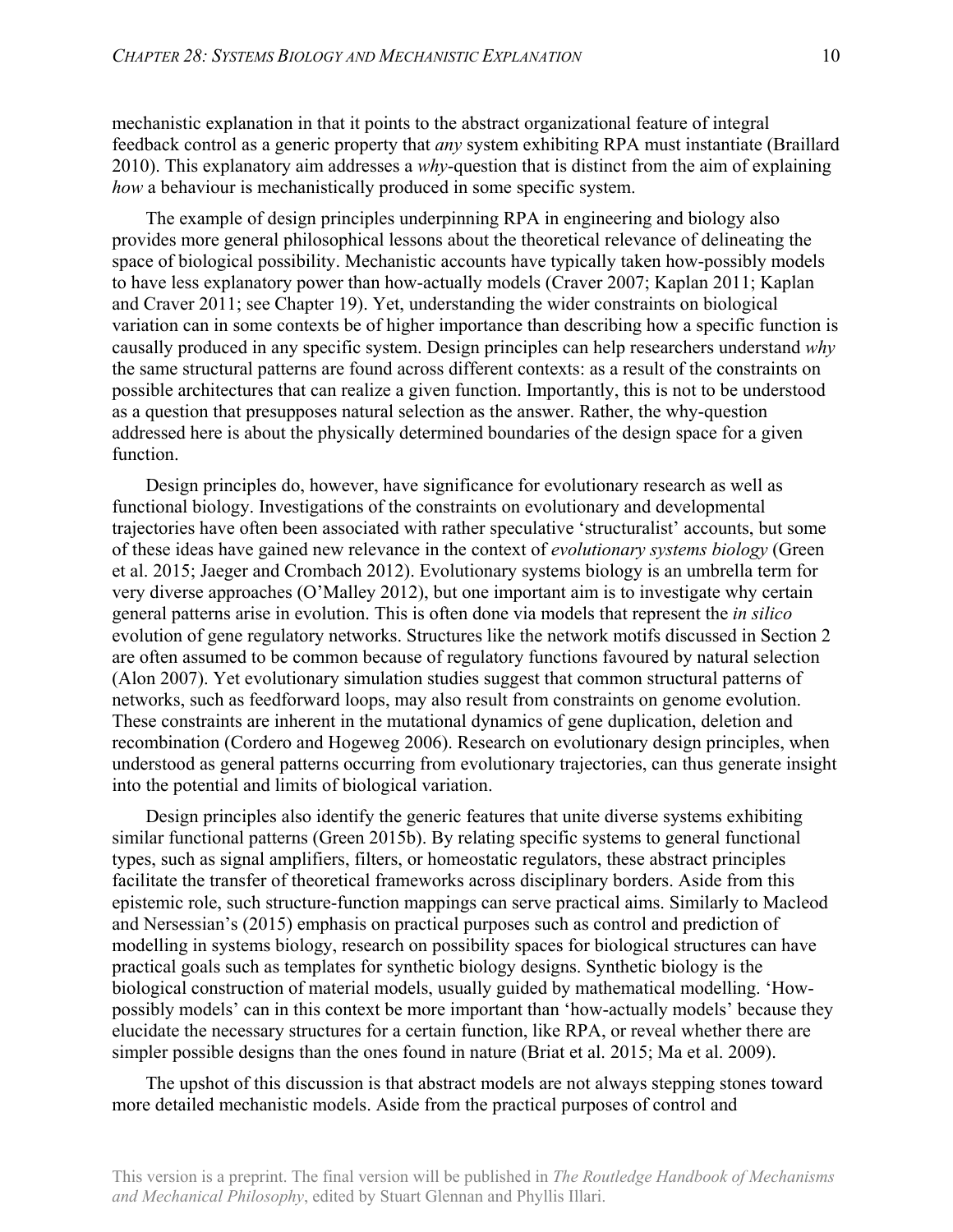technological implementation, abstract design principles afford an understanding of why causally different systems in biology and engineering share certain organizational features, and how they are situated within larger spaces of physically possible designs. Consequently, an exclusive philosophical focus on mechanistic explanation (and even on dynamic mechanistic explanation) risks missing out on these diverse epistemic activities in systems biology.

## **4. Discussion and Outlook**

Research in systems biology shows how strategies of abstraction are used in biology not only to simplify the task of identifying mechanisms but also to elucidate system-level patterns of organization that may not be visible at the level of the molecular details. Mechanistic accounts have usually been framed in opposition to explanatory unification, understood as the subsumption of the particular to general laws or explanatory schemas. But network modelling and the quest for design principles suggest an alternative way of thinking about the role of *unification* in biology: not via reduction of the particular to the general, but through abstraction from causal details for the purpose of identifying generic organizational patterns.

Mathematical models (including network models and design principles) serve various roles in systems biology. Generally, mathematical frameworks provide a more rigorous way of exploring the extent to which biological functions are underpinned by characteristic organizational structures. Mathematical frameworks can also make engineering analogies more precise. Section 2 mentioned the identification of functional network motifs based on mathematically guided screening for overabundant circuit types. This search is inspired by an analogy to design principles in electronic networks, and the structural decomposition of the network preceded the functional analysis of the modules of the network (see Chapter 35). In other cases, the biological function is known and systems biologists set out to explore the extent to which the function is similarly realized in engineered systems (e.g., robustness). Mathematical abstractions and design principles can articulate constraints that delimit the search space for an analysis. Delineating search space may serve the development of mechanistic explanations. At the same time, network models and design principles provide an understanding complementary to mechanistic explanation. Although an important virtue of mechanistic explanations is to make sense of biological diversity through attention to specific causal difference-makers and material composition, abstraction strategies can help scientists see similarities in the way functional systems—from airplanes to organisms—are organized.

Generally, a focus by philosophers on the issue of mechanistic explanation has left many aspects of systems biology unexplored. We have pointed to the use of models for the purpose of prediction, control, or the creation of simple and efficient designs that can be implemented in synthetic organisms. Another topic of major interest to systems biologists that is philosophically rich is robustness. In many cases when a system maintains its functioning despite noise and even major perturbations, this is due to *dynamic reorganization*, where the organismal system responds flexibly by changing interaction patterns and levels, including establishing new interactions (Wagner 2005). This puts pressure on the assumption that systems biology always investigates mechanisms (on a machine-like conception), or that all explanations about systems exhibiting dynamic reorganization or robustness are mechanistic (in the sense of referencing the mechanism's specific organization; Brigandt 2015; Gross 2015; Woodward 2013).

Some of the questions that deserve more attention by philosophers pertain to issues that are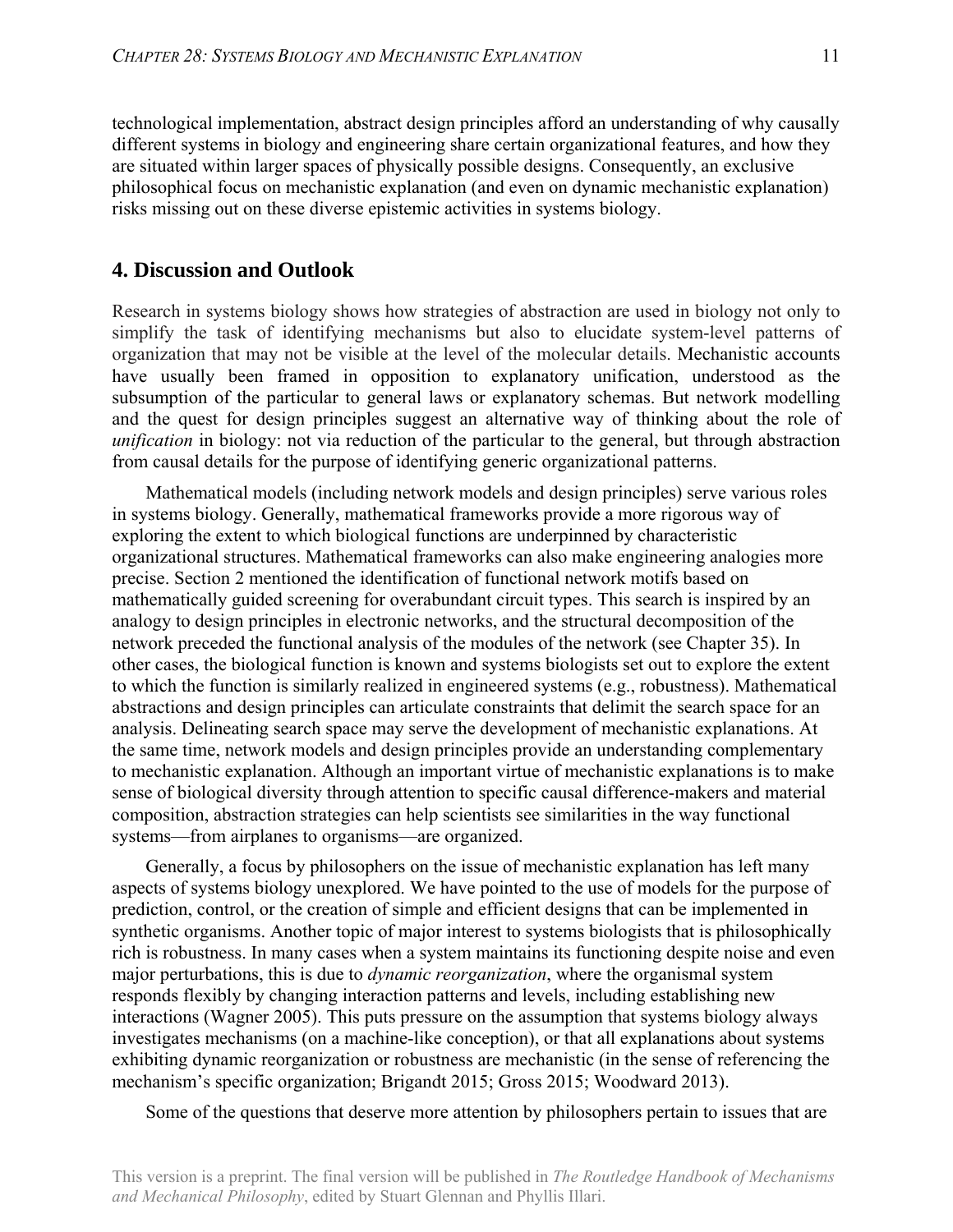currently controversial within the systems biology community itself. One is the question of whether complex living systems can be understood in terms of engineering notions (Braillard 2015; Green 2015a), and particularly whether the heuristic assumption of *modularity* is warranted. Research on network motifs is often predicated on the idea that an individual motif is modular, meaning that its functionality is unaffected by the system context in which it occurs (Section 2). The traditional mechanistic strategies of decomposition into distinct components and the localization of some function to a certain component also resonate with the assumption that biological systems are modular. However, many systems biologists observe highly integrated functionality across large-scale networks, which suggests that systems need to be investigated not in terms of modularity but via more connectivist perspectives that can capture features emerging from system-wide dynamics (Huang 2004; see also Bassingthwaighte et al. 2009; Bechtel 2015a).

Our discussion draws attention to a wide range of explanatory and modelling strategies in systems biology. We have shown how some explanatory aims and outputs are not mechanistic according standard philosophical interpretations of mechanistic explanations, and indeed, that some of the practices in systems biology lie outside existing philosophical frameworks. But well beyond these negative insights, we have depicted the wealth of modelling approaches at work in systems biology, and how further philosophical scrutiny of them will enhance the investigation of biological systems and philosophical accounts of mechanistic explanation and explanation in general.

# **References**

- Alberghina, L. and H. V. Westerhoff (eds), (2005) *Systems Biology: Definitions and Perspectives*, Berlin: Springer.
- Albert, R. (2005) "Scale-Free Networks in Cell Biology," *Journal of Cell Science* 118: 4947-57.
- Alon, U. (2007) *An Introduction to Systems Biology: Design Principles of Biological Circuits*, Boca Raton: Chapman & Hall / CRC Press.
- Arita, M. (2004) "The Metabolic World of *Escherichia coli* Is Not Small," *Proceedings of the National Academy of Sciences USA* 101: 1543-7.
- Baetu, T. (2015) "From Mechanisms to Mathematical Models and Back to Mechanisms: Quantitative Mechanistic Explanations," in P.-A. Braillard and C. Malaterre (eds.), *Explanation in Biology: An Enquiry into the Diversity of Explanatory Patterns in the Life Sciences*, Dordrecht: Springer, pp. 345-63.
- Barabási, A.-L. and Z. N. Oltvai (2004) "Network Biology: Understanding the Cell's Functional Organization," *Nature Reviews Genetics* 5: 101-13.
- Barkai, N. and S. Leibler (1997) "Robustness in Simple Biochemical Networks," *Nature* 387: 913-7.
- Bassingthwaighte, J., P. Hunter and D. Noble (2009) "The Cardiac Physiome: Perspectives for the Future," *Experimental Physiology* 94: 597-605.
- Bechtel, W. (2012) "Understanding Endogenously Active Mechanisms: A Scientific and Philosophical Challenge," *European Journal for Philosophy of Science* 2: 233-48.
	- ——— (2015a) "Can Mechanistic Explanation Be Reconciled with Scale-Free Constitution and Dynamics?" *Studies in History and Philosophy of Biological and Biomedical Sciences* 53: 84-93.
	- ——— (2015b) "Using Computational Models to Discover and Understand Mechanisms,"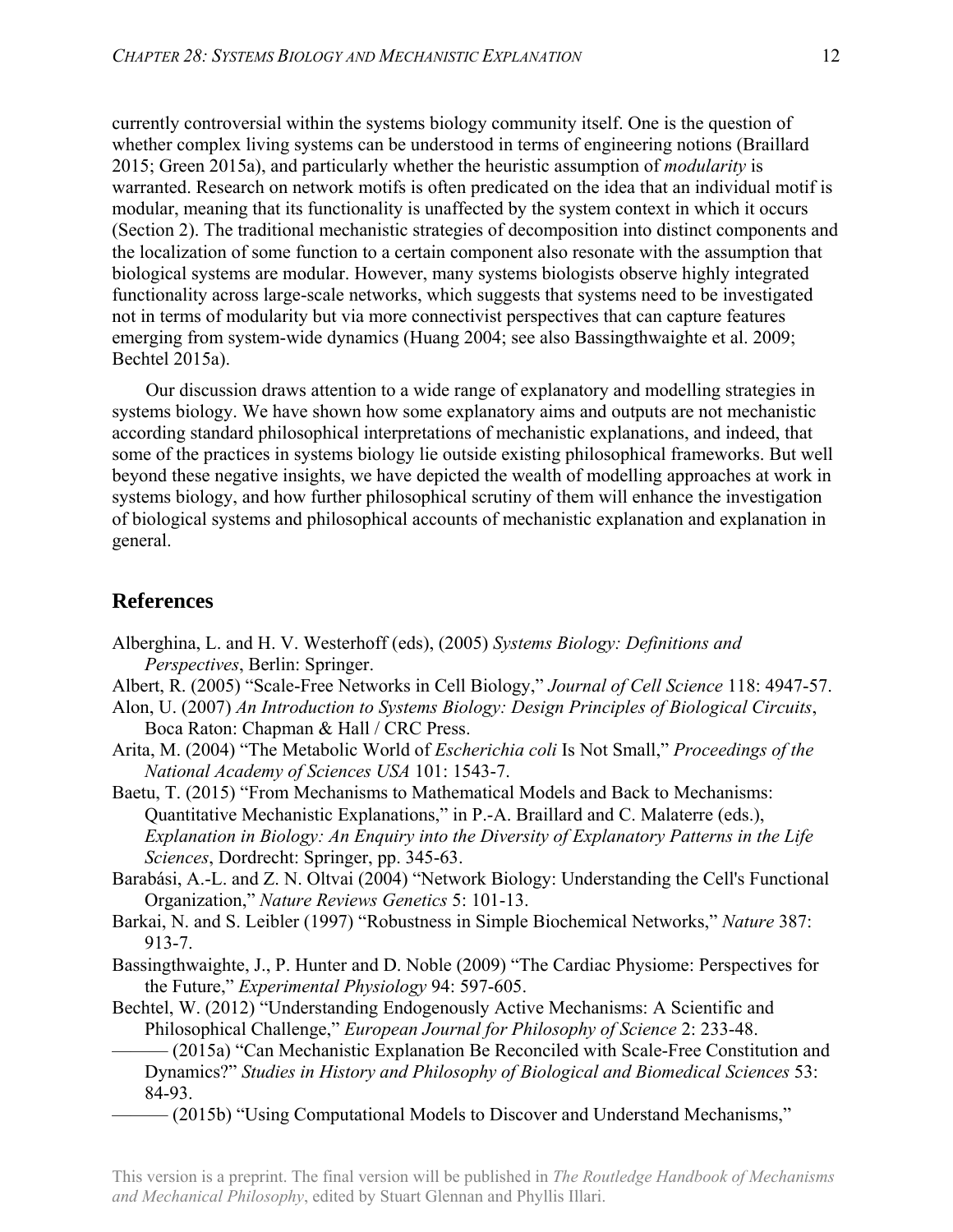*Studies in History and Philosophy of Science*, doi:10.1016/j.shpsa.2015.10.004.

- Bechtel, W. and A. Abrahamsen (2005) "Explanation: A Mechanist Alternative," *Studies in History and Philosophy of Biological and Biomedical Sciences* 36: 421-41.
	- (2010) "Dynamic Mechanistic Explanation: Computational Modeling of Circadian Rhythms as an Exemplar for Cognitive Science," *Studies in History and Philosophy of Science* 41: 321-33.
- Bechtel, W. and R. C. Richardson (1993) *Discovering Complexity: Decomposition and Localization as Strategies in Scientific Research*, Princeton: Princeton University Press.
- Boogerd, F. C., F. J. Bruggeman, J.-H. S. Hofmeyr and H. V. Westerhoff (eds), (2007) *Systems Biology: Philosophical Foundations*, Amsterdam: Elsevier.
- Braillard, P.-A. (2010) "Systems Biology and the Mechanistic Framework," *History and Philosophy of the Life Sciences* 32: 43-62.
	- $-$  (2015) "Prospect and Limits of Explaining Biological Systems in Engineering Terms," in P.-A. Braillard and C. Malaterre (eds.), *Explanation in Biology: An Enquiry into the Diversity of Explanatory Patterns in the Life Sciences*, Dordrecht: Springer, pp. 319-44.
- Briat, C., A. Gupta and M. Khammash (2015) "A New Motif for Robust Perfect Adaptation in Noisy Biomolecular Networks," *arXiv.org e-Print Archive* arXiv:1410.6064v4 [math.OC].
- Brigandt, I. (2013) "Systems Biology and the Integration of Mechanistic Explanation and Mathematical Explanation," *Studies in History and Philosophy of Biological and Biomedical Sciences* 44: 477-92.
	- (2015) "Evolutionary Developmental Biology and the Limits of Philosophical Accounts of Mechanistic Explanation," in P.-A. Braillard and C. Malaterre (eds.), *Explanation in Biology: An Enquiry into the Diversity of Explanatory Patterns in the Life Sciences*, Dordrecht: Springer, pp. 135-73.
- Carusi, A. (2014) "Validation and Variability: Dual Challenges on the Path from Systems Biology to Systems Medicine," *Studies in History and Philosophy of Biological and Biomedical Sciences* 48: 28-37.
- Cordero, O. X. and P. Hogeweg (2006) "Feed-Forward Loop Circuits as a Side Effect of Genome Evolution," *Molecular Biology and Evolution* 23: 1931-6.
- Craver, C. F. (2007) *Explaining the Brain: Mechanisms and the Mosaic Unity of Neuroscience*, Oxford: Oxford University Press.
- de Lichtenberg, U., L. J. Jensen, S. Brunak and P. Bork (2005) "Dynamic Complex Formation During the Yeast Cell Cycle," *Science* 307: 724-7.
- Donaghy, J. (2014) "Temporal Decomposition: A Strategy for Building Mathematical Models of Complex Metabolic Systems," *Studies in History and Philosophy of Biological and Biomedical Sciences* 48: 1-11.
- Fagan, M. B. (2012) "Waddington Redux: Models and Explanation in Stem Cell and Systems Biology," *Biology & Philosophy* 27: 179-213.
	- ——— (2016) "Stem Cells and Systems Models: Clashing Views of Explanation," *Synthese* 193: 873-907.
- Green, S. (2015a) "Can Biological Complexity Be Reverse Engineered?" *Studies in History and Philosophy of Biological and Biomedical Sciences* 53: 73-83.
	- —— (2015b) "Revisiting Generality in Biology: Systems Biology and the Quest for Design Principles," *Biology & Philosophy* 30: 629-52.
- Green, S., M. Fagan and J. Jaeger (2015) "Explanatory Integration Challenges in Evolutionary Systems Biology," *Biological Theory* 10: 18-35.
- Green, S. and O. Wolkenhauer (2013) "Tracing Organizing Principles: Learning from the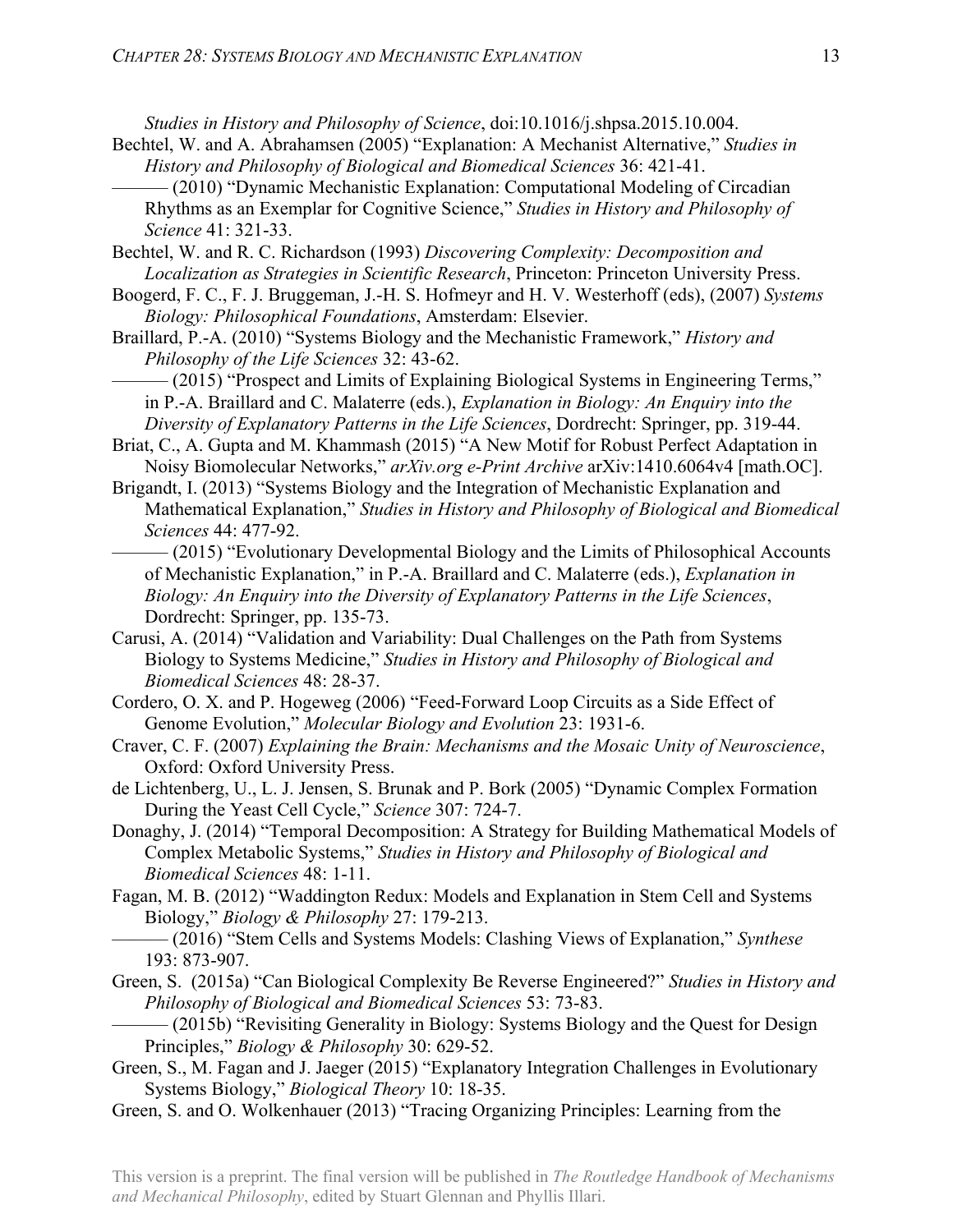History of Systems Biology," *History and Philosophy of the Life Sciences* 35: 553-76.

- Gross, F. (2015) "The Relevance of Irrelevance: Explanation in Systems Biology," in P.-A. Braillard and C. Malaterre (eds.), *Explanation in Biology: An Enquiry into the Diversity of Explanatory Patterns in the Life Sciences*, Dordrecht: Springer, pp. 175-98.
- Han, J.-D. J., N. Bertin, T. Hao, D. S. Goldberg, G. F. Berriz, L. V. Zhang, D. Dupuy, et al. (2004) "Evidence for Dynamically Organized Modularity in the Yeast Protein-Protein Interaction Network," *Nature* 430: 88-93.
- Huang, S. (2004) "Back to the Biology in Systems Biology: What Can We Learn from Biomolecular Networks?" *Briefings in Functional Genomics and Proteomics* 2: 279-97.
- Huneman, P. (2010) "Topological Explanations and Robustness in Biological Sciences," *Synthese* 177: 213-45.
- Ideker, T., T. Galitski and L. Hood (2001) "A New Approach to Decoding Life: Systems Biology," *Annual Review of Genomics and Human Genetics* 2: 343-72.
- Iglesias, P. (2013) "Systems Biology: The Role of Engineering in the Reverse Engineering of Biological Signaling," *Cells* 2: 393-413.
- Issad, T. and C. Malaterre (2015) "Are Dynamic Mechanistic Explanations Still Mechanistic?" in P.-A. Braillard and C. Malaterre (eds.), *Explanation in Biology: An Enquiry into the Diversity of Explanatory Patterns in the Life Sciences*, Dordrecht: Springer, pp. 265-92.
- Jaeger, J. and A. Crombach (2012) "Life's Attractors: Understanding Developmental Systems through Reverse Engineering and in Silico Evolution," in O. S. Soyer (ed.), *Evolutionary Systems Biology*, New York: Springer, pp. 93-119.
- Jones, N. (2014) "Bowtie Structures, Pathway Diagrams, and Topological Explanation," *Erkenntnis* 79: 1135-55.
- Kaplan, D. M. (2011) "Explanation and Description in Computational Neuroscience," *Synthese* 183: 339-73.
- Kaplan, D. M. and C. F. Craver (2011) "The Explanatory Force of Dynamical and Mathematical Models in Neuroscience: A Mechanistic Perspective," *Philosophy of Science* 78: 601-27.
- Karr, J. R., J. C. Sanghvi, D. N. Macklin, M. V. Gutschow, J. M. Jacobs, B. Bolival, N. Assad-Garcia, J. I. Glass and M. W. Covert (2012) "A Whole-Cell Computational Model Predicts Phenotype from Genotype," *Cell* 150: 389-401.
- Keller, E. F. (2005) "Revisiting "Scale-Free" Networks," *BioEssays* 27: 1060-8.
- Kitano, H. (ed), (2001) *Foundations of Systems Biology*, Cambridge, MA: MIT Press.
- Kitano, H. and K. Oda (2006) "Robustness Trade-Offs and Host–Microbial Symbiosis in the Immune System," *Molecular Systems Biology* 2.
- Lange, M. (2013) "What Makes a Scientific Explanation Distinctively Mathematical?" *British Journal for the Philosophy of Science* 64: 485-511.
- Levy, A. and W. Bechtel (2013) "Abstraction and the Organization of Mechanisms," *Philosophy of Science* 80: 241-61.
- Ma, W., A. Trusina, H. El-Samad, W. A. Lim and C. Tang (2009) "Defining Network Topologies That Can Achieve Biochemical Adaptation," *Cell* 138: 760-73.
- MacLeod, M. and N. J. Nersessian (2014) "Strategies for Coordinating Experimentation and Modeling in Integrative Systems Biology," *Journal of Experimental Zoology Part B: Molecular and Developmental Evolution* 322: 230-9.
- MacLeod, M. and N. J. Nersessian (2015) "Modeling Systems-Level Dynamics: Understanding without Mechanistic Explanation in Integrative Systems Biology," *Studies in History and Philosophy of Biological and Biomedical Sciences* 49: 1-11.
- Matthiessen, D. (2015) "Mechanistic Explanation in Systems Biology: Cellular Networks,"